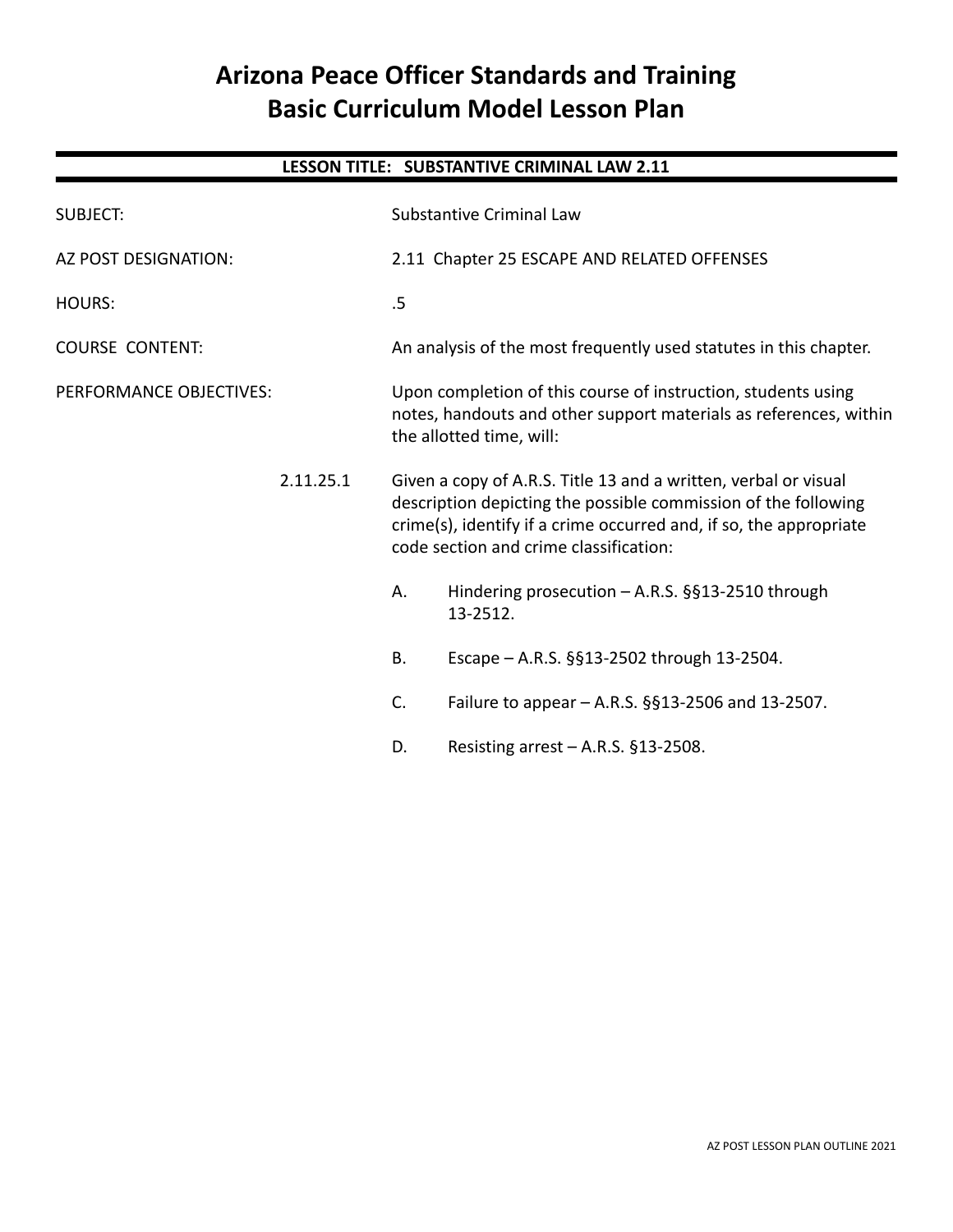# **LESSON TITLE: SUBSTANTIVE CRIMINAL LAW CHAPTER 25 ESCAPE AND RELATED OFFENSES PAGE: 2**

| DATE FIRST PREPARED:           | November 2000                                            |                     |
|--------------------------------|----------------------------------------------------------|---------------------|
| <b>PREPARED BY:</b>            | <b>SME Committee</b>                                     |                     |
| <b>REVIEWED - REVISED:</b>     | <b>SME Committee</b>                                     | DATE: May 2002      |
| <b>REVIEWED - REVISED:</b>     | Sgt. George Sloane 12817, T. P.D.                        | DATE: August 2002   |
| <b>REVIEWED - REVISED:</b>     | AZ POST (Word)                                           | DATE: June 2003     |
| <b>REVIEWED - REVISED:</b>     | SME Committee (hours changed)                            | DATE: October 2006  |
| <b>REVIEWED - REVISED:</b>     | <b>SME Committee</b>                                     | DATE: February 2009 |
| <b>REVIEWED - REVISED:</b>     | <b>SME Committee</b>                                     | DATE: October 2012  |
| <b>REVIEWED - REVISED:</b>     | <b>SME Committee</b>                                     | DATE: December 2016 |
| <b>REVIEWED - REVISED:</b>     | <b>SME Committee</b>                                     | DATE: August 2019   |
| <b>REVIEWED - REVISED:</b>     | <b>SME Committee</b>                                     | DATE: March 2021    |
| <b>REVIEWED - REVISED:</b>     | AZPOST (DocX)                                            | DATE: January 2022  |
| AZ POST - APPROVAL:            | <b>Steve Enteman</b>                                     | DATE: August 2019   |
| AZ POST - APPROVAL:            | <b>Mandy Faust</b>                                       | DATE: March 2021    |
| AZ POST - APPROVAL:            | Lori Wait                                                | DATE: January 2022  |
| <b>INSTRUCTOR REFERENCES:</b>  | A.R.S. Title 13                                          |                     |
| <b>CLASS LEVEL:</b>            | Student                                                  |                     |
| <b>TRAINING AIDS:</b>          | http://www.azleg.gov/ArizonaRevisedStatutes.asp          |                     |
| <b>INSTRUCTIONAL STRATEGY:</b> | Interactive lecture.                                     |                     |
| <b>SUCCESS CRITERIA:</b>       | 70% or higher on a written, multiple-choice examination. |                     |
| <b>COMPUTER FILE NAME:</b>     | 2-11 Ch 25 Escape & Related Offenses                     |                     |
| DATE RELEASED TO SHARE FILE:   | May 27, 2022                                             |                     |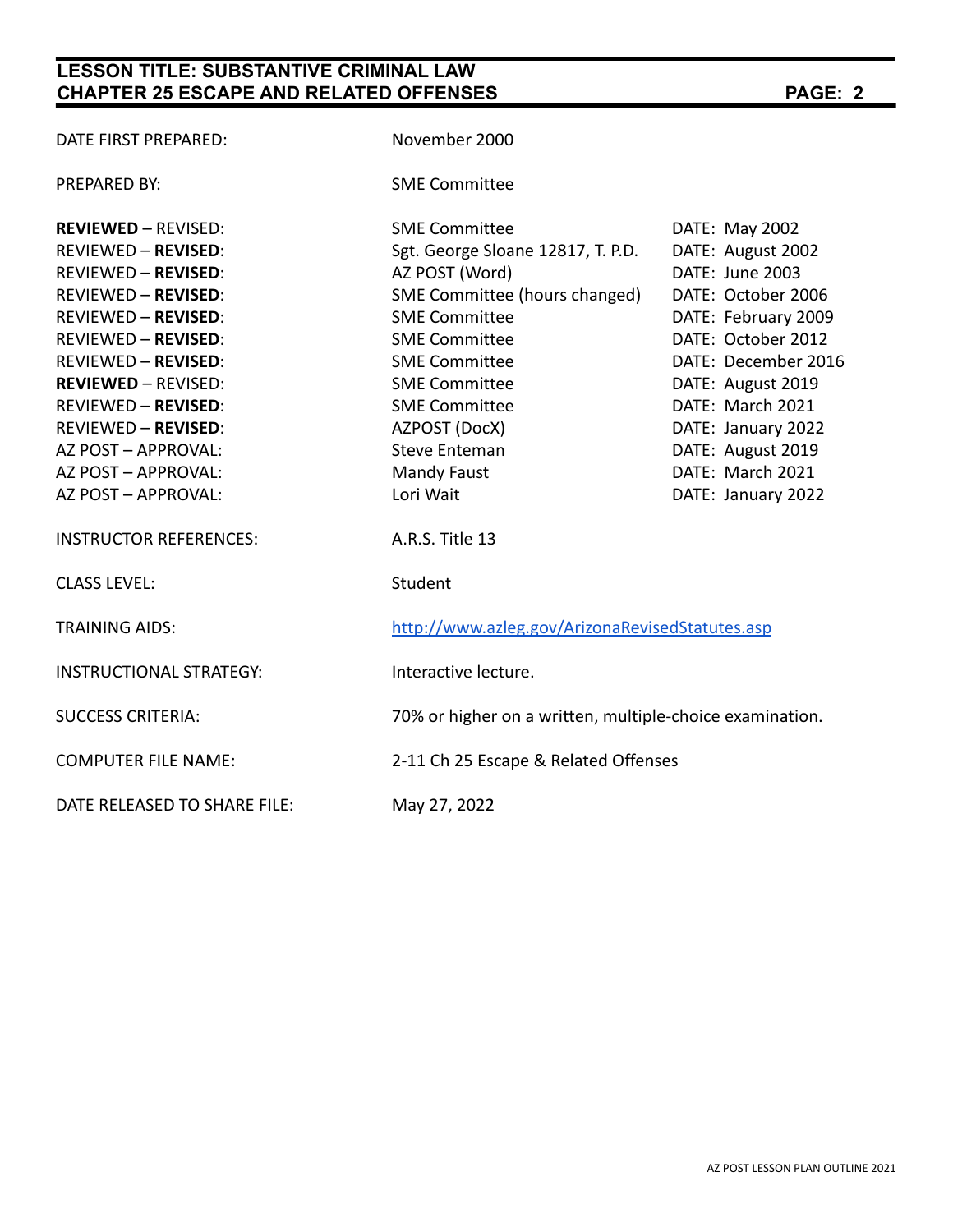### **I. INTRODUCTION**

- A. Instructor (self) introduction.
- B. Preview of performance objectives. *INSTRUCTOR NOTE: Use if taught as a "Stand alone" lesson plan.*

## **II. 13-2501 DEFINITIONS**

- A. Contraband means any dangerous drug, narcotic drug, marijuana, intoxicating liquor of any kind, deadly weapon, dangerous instrument, explosive, wireless communication device, including multimedia storage device or any article whose use or possession would endanger the safety, security or preservation of order in a correctional facility or of any person therein.
- B. Correctional facility means any place used for the confinement or control of a person:
	- 1. Charged with or convicted of an offense; or
	- 2. Held for extradition; or
	- 3. Pursuant to an order of the court for law enforcement purposes.
- C. Custody means the imposition of actual or constructive restraint pursuant to an on-site arrest or court order but does not include detention in a correctional facility, juvenile detention center or state hospital.
- D. Escape means departure from custody or a correctional facility with knowledge that such departure is unpermitted or failure to return to custody or detention following a temporary leave granted for a specific purpose or for a limited period.
	- 1. NOTE: A person "escapes" if he/she is on a work-release program and fails to return to the correctional facility.

### **III. 13-2502 – ESCAPE IN THE THIRD (3RD) DEGREE P. O. 2.11.25.1B**

- A. A person commits escape in the third (3rd) degree if (having been arrested for, charged with or found guilty of a misdemeanor or petty offense) such person knowingly escapes or attempts to escape from custody.
- B. Escape in the third (3rd) degree is a felony.

# **IV. 13-2503 – ESCAPE IN THE SECOND (2ND) DEGREE P. O. 2.11.25.1B**

- A. A person commits escape in the second (2nd) degree by knowingly:
	- 1. Escaping, or attempting to escape, from a juvenile secure-care facility, a juvenile AZ POST LESSON PLAN OUTLINE 2021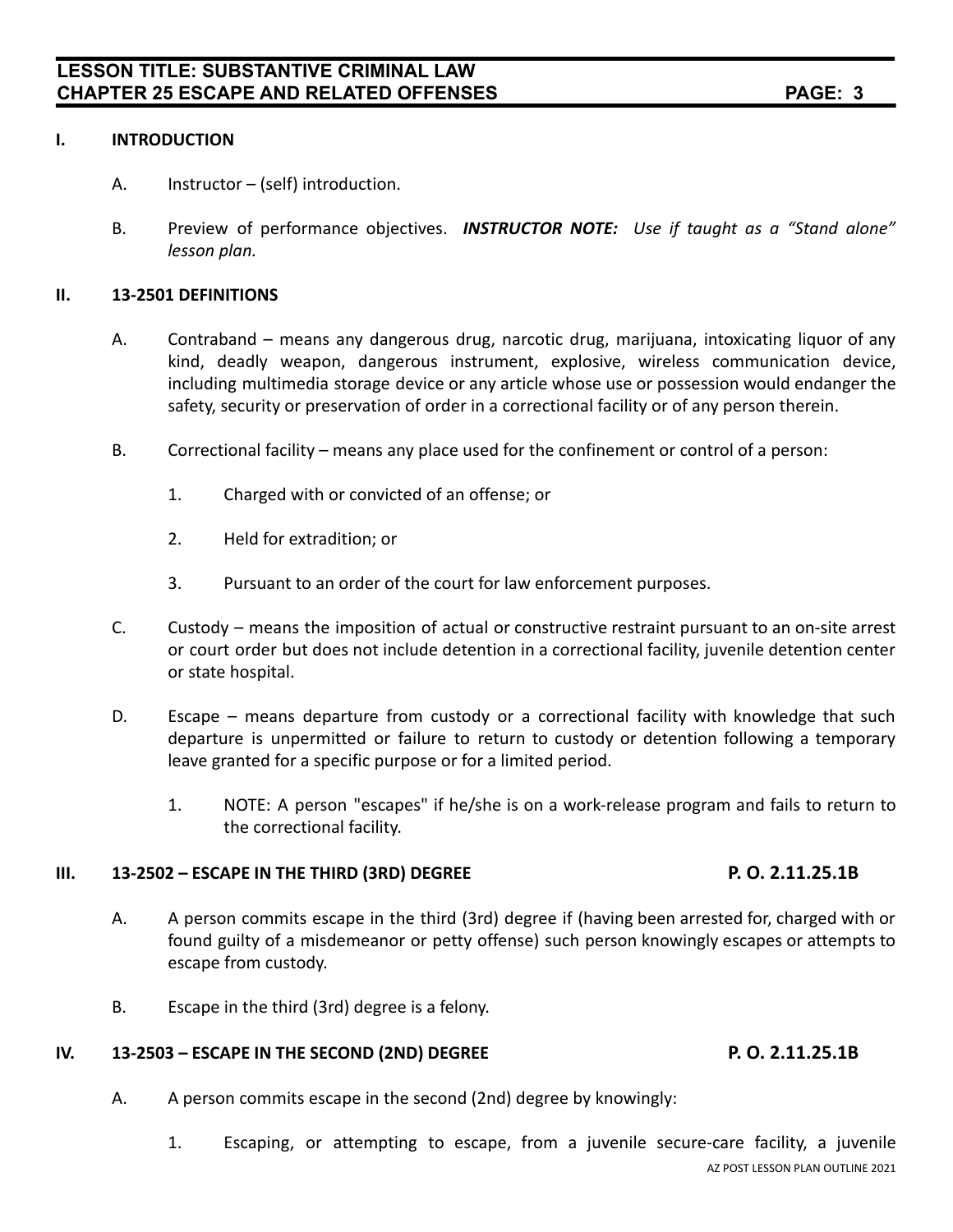detention facility or an adult correctional facility; or

- 2. Escaping, or attempting to escape, from custody after having been arrested for, charged with or found guilty of a felony.
- 3. Escaping, or attempting to escape, from the Arizona State Hospital if the person was committed pursuant to § 8-291.09, 13-502, 13-3994, 13-4507, 13-4512 or 31-226 or rule 11 of the Arizona rules of criminal procedure.
- 4. Escaping or attempting to escape from the Arizona state hospital if the person was committed to the hospital for treatment pursuant to Title 36, Chapter 37. Chapter 37.
- B. Escape in the second (2nd) degree is a felony under sections A. 1, A.2, and A.4. It is a misdemeanor under section A.3.

## **V. 13-2504 – ESCAPE IN THE FIRST (1ST) DEGREE P. O. 2.11.25.1B**

- A. A person commits this crime by knowingly escaping or attempting to escape from custody or a juvenile secure care facility, juvenile detention facility or an adult correctional facility by:
	- 1. Using, or threatening to use, physical force against another person; or
	- 2. Using, or threatening to use, a deadly weapon or dangerous instrument against another person.
- B. Escape in the first (1st) degree is a felony.

# **VI. 13-2506 – FAILURE TO APPEAR – SECOND (2ND) DEGREE (L16, CH. 95, SEC. 1. EFF. 1/1/17)**

# **P. O. 2.11.25.1C**

- A. A person commits failure to appear in the second (2nd) degree if, having either:
	- 1. Been required by law to appear in connection with any misdemeanor or petty offense, the person knowingly fails to appear as required, regardless of the disposition of the charge requiring the appearance.
	- 2. Given a written promise to appear in court or been personally served with a written notice to appear on a designated date pursuant to section 13-3903, the person thereafter fails to appear, personally or by counsel.
- B. This is a misdemeanor.

# **VII. 13-2507 – FAILURE TO APPEAR – FIRST (1ST) DEGREE P. O. 2.11.25.1C**

A. A person commits failure to appear in the first (1st) degree if, having been required to appear in connection with a felony, such person knowingly fails to appear.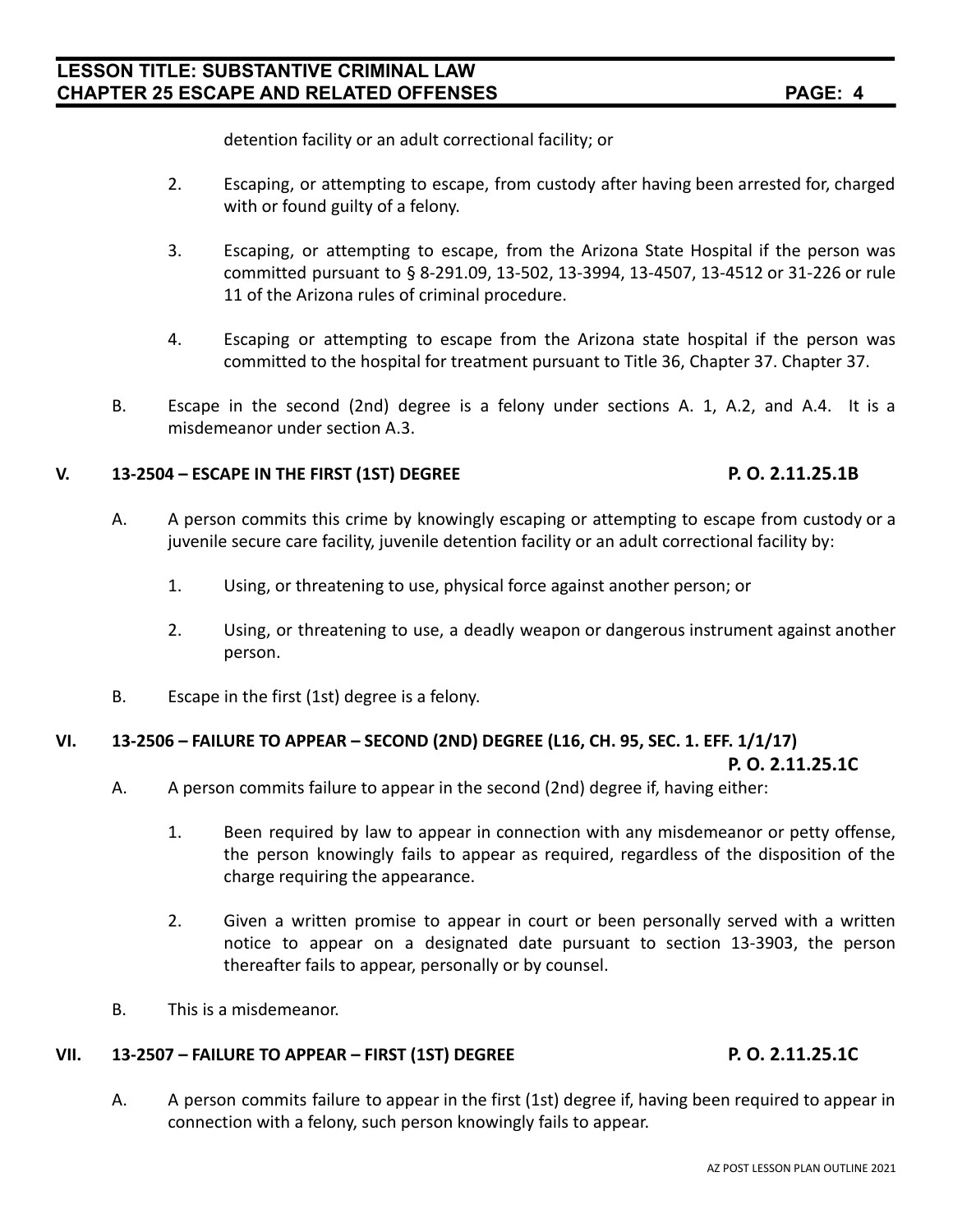B. This is a felony.

### **VIII. 13-2508 – RESISTING ARREST P. O. 2.11.25.1D**

- A. A person commits resisting arrest by intentionally preventing, or attempting to prevent, a person reasonably known to him/her to be a peace officer, acting under color of his/her official authority, from effecting an arrest by: *INSTRUCTOR NOTE: The officer does not have to announce that the person is under arrest for the person to be convicted of resisting arrest.*
	- 1. Using, or threatening to use, physical force against the peace officer or another; or
	- 2. Using any other means creating a substantial risk of causing physical injury to the peace officer or another.
	- 3. Engaging in passive resistance.
- B. A.1 and A.2 are felonies. A.3 resisting arrest is a misdemeanor. (State v. Baker, 227 Ariz. 89 (CA1 2011)
- C. For the purposes of this section, "passive resistance" means a nonviolent physical act or failure to act that is intended to impede, hinder or delay the effecting of an arrest.

# **IX. 13-2509 – RESISTING AN ORDER DIRECTING, REGULATING OR CONTROLLING MOTOR VEHICLE; CLASSIFICATION**

- A. A person commits resisting an order directing, regulating or controlling a motor vehicle by knowingly failing to obey an order of a person reasonably known to him to be a peace officer, acting under color of such officer's official authority, directing, regulating or controlling his vehicle.
- B. Resisting an order directing, regulating or controlling a motor vehicle is a misdemeanor.

### **X. 13-2510 – HINDERING PROSECUTION – DEFINITIONS P. O. 2.11.25.1A**

- A. For the purposes of A.R.S. §§13-2511 and 13-2512, a person renders assistance to another by knowingly:
- B. Harboring or concealing such person; or
- C. Warning such a person of impending discovery, apprehension, prosecution or conviction. (This does not apply to a warning given with an effort to bring the offender into compliance); or
- D. Providing such person with money, transportation, weapons, disguises, etc; or
- E. Preventing or obstructing by means of force, deception or intimidation, anyone from performing an act that might aid in the discovery, apprehension, prosecution or conviction of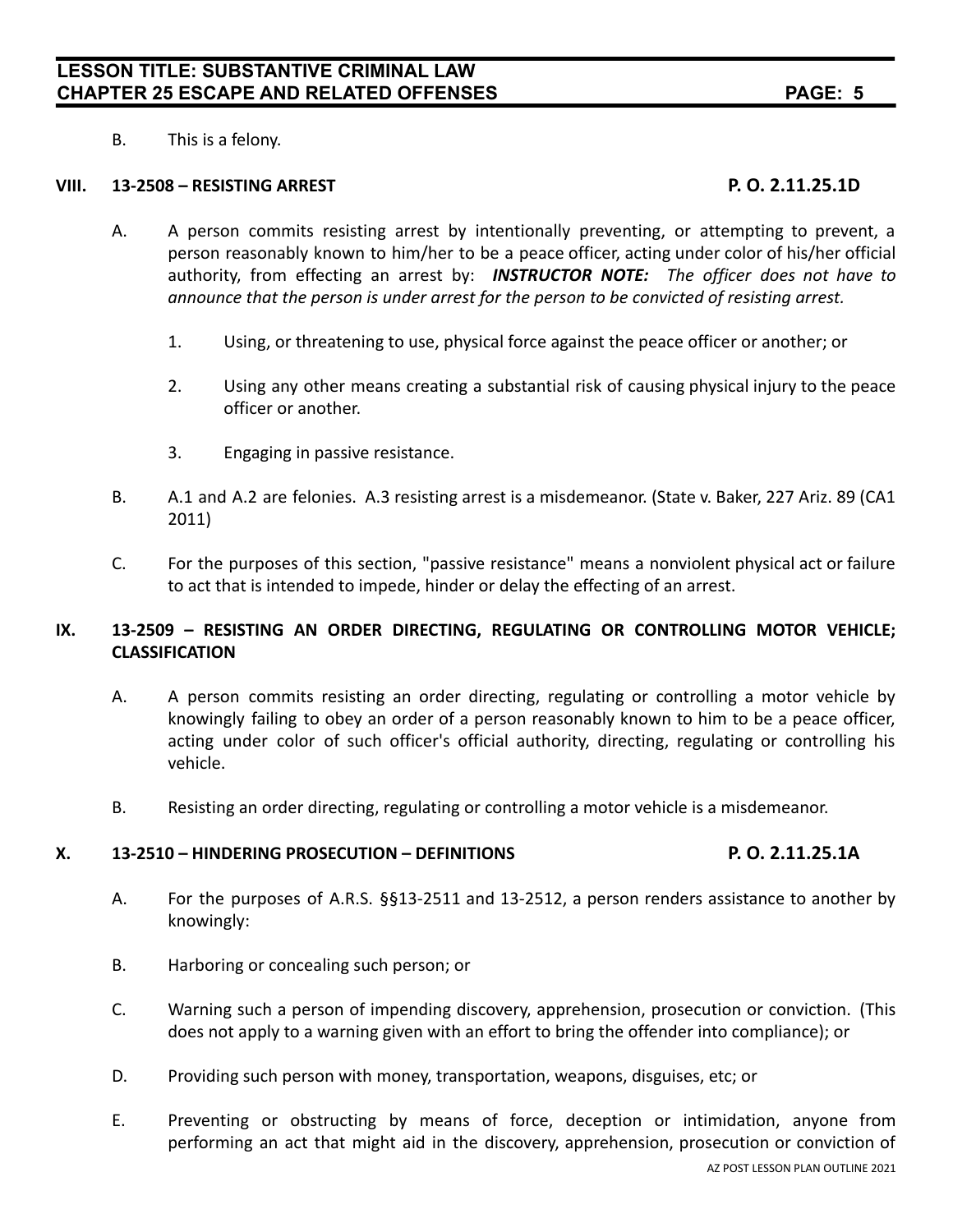# **LESSON TITLE: SUBSTANTIVE CRIMINAL LAW CHAPTER 25 ESCAPE AND RELATED OFFENSES PAGE: 6**

such person; or suppressing by an act of concealment, alteration or destruction any physical evidence that might aid in the discovery, apprehension, etc., of such person.

# **XI. 13-2511 – HINDERING PROSECUTION – SECOND (2ND) DEGREE P. O. 2.11.25.1A**

- A. A person commits this offense if, with the intent to hinder the apprehension, prosecution, conviction or punishment of another for any misdemeanor or petty offense, such person renders assistance to such person.
- B. This crime is a misdemeanor.

# **XII. 13-2512 – HINDERING PROSECUTION – FIRST (1ST) DEGREE P. O. 2.11.25.1A**

- A. The same as A.R.S. §13-2511, except for a felony offense.
- B. Hindering prosecution in the first degree is a felony, except that it is a felony if either:
	- 1. The person knows or has reason to know that the offense involves terrorism or murder.
	- 2. The person commits the offense with the intent to promote, further or assist a criminal street gang.

### **XIII. 13-2513 – FAILURE TO DISCHARGE DUTIES**

- A. A person who has custodial responsibility and who intentionally fails to discharge those duties is guilty of a misdemeanor if that failure results in any of the following:
	- 1. The escape of a prisoner.
	- 2. Serious physical injury to, or the death of, any other person or prisoner.
- B. For the purposes of this section, "custodial responsibility" means having responsibility for the care, management or control of a prisoner who is committed to the state Department of Corrections.

### **XIV. 13-2514 – PROMOTING SECURE CARE FACILITY CONTRABAND**

- A. A person, not otherwise authorized by law, commits promoting secure-care facility contraband by knowingly doing any of the following:
	- 1. Taking contraband into the grounds of or into a secure-care facility under the jurisdiction of the Department of Juvenile Corrections.
	- 2. Conveying contraband to any person confined in a secure-care facility under the jurisdiction of the Department of Juvenile Corrections.